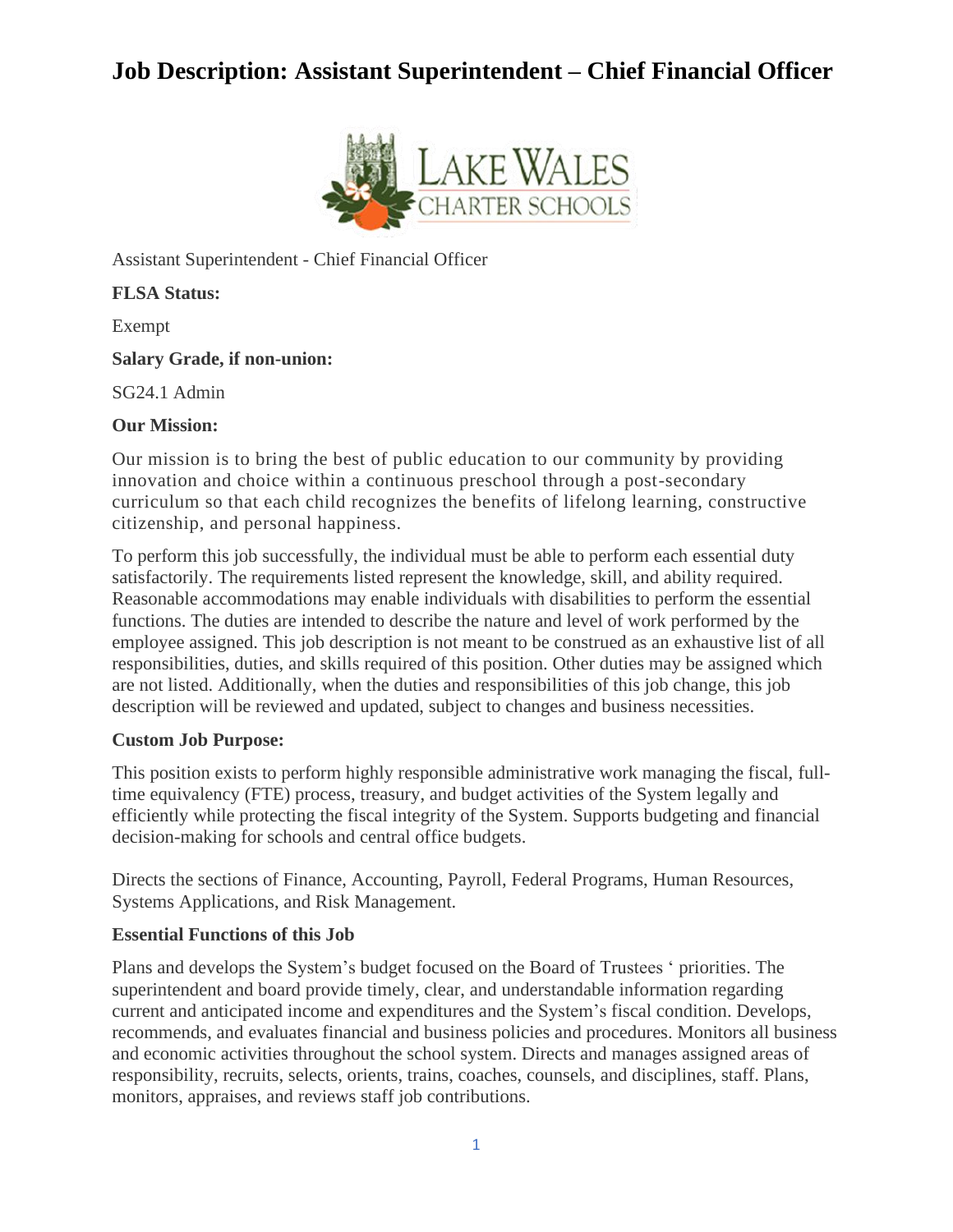# **Job Description: Assistant Superintendent – Chief Financial Officer**

Advises on all business-related State laws, Federal tax laws, State Board of Education rules, and School Board of Trustees policies and monitors changes. Develops and implements business accounting procedures. Analyzes the financial requirements and status of the School System. Advises on central procurement, insurance, capital outlay, bank financing, and investment of funds. Implements and administers tax-sheltered investment plans, auxiliary retirement plans, and retirement incentive plans. Oversees the Treasury functions of the System's funds. Follows the district's policies and procedures related to fixed assets.

Administers the division budget. Responsible for tangible personal property assigned to the division. Prepares correspondence and reports relating to the functions of the division. Coordinates with various civic and other groups maintaining favorable public relations.

#### **Non-Essential Functions of this Job**

Performs other duties as assigned.

## **Knowledge, Skills, and Abilities:**

Thorough knowledge of budgeting, Generally Accepted Accounting Principles(GAAP), and fiscal affairs. Extensive knowledge of state and federal laws, regulations, and policies governing public education and financial practices and procedures. Comprehensive understanding of auditing procedures and practices and treasury management. Ability to formulate and implement new business methods and techniques. Knowledge of organizational behavior, policy formulation, and strategic goal-setting skills. Strong budget development and implementation skills. Strong executive-level business communications skills. Strong oral, written, and interpersonal communications skills. Robust word processing, spreadsheet, accounting, and presentation software skills. Strong analytical, decision-making, and creative problem-solving skills. Ability to maintain and establish a financial investment program. Ability to plan, organize and direct the work of subordinates. Ability to facilitate group processes in consensus building, conflict resolution, planning, and decision-making. Bilingual/biliterate preferred.

#### **Education, Experience, and Certification/License Requirements**

Graduation from an accredited college or university with a Master's degree in Business Administration, Public Administration, or a business-related field or a Certified Public Accountant license is required. Five (5) years of business and finance management experience with Generally Accepted Accounting Principles is required, including experience in corporate or public financial planning and budgeting or administration. Preference will be given to candidates with Florida school finance experience. Supervisory experience required.

## **Work Context:**

Requires sitting and some standing, walking and moving about to coordinate work. Requires coordinating or leading others in accomplishing work activities. Requires face-to-face discussions and contact with individuals and teams. Alternative communication systems include electronic mail, telephones, and computers. Requires coordination of work tasks to establish priorities, set goals, and meet deadlines. Requires making decisions that affect other people, the financial resources, and the image and reputation of the District. Opportunity to make decisions